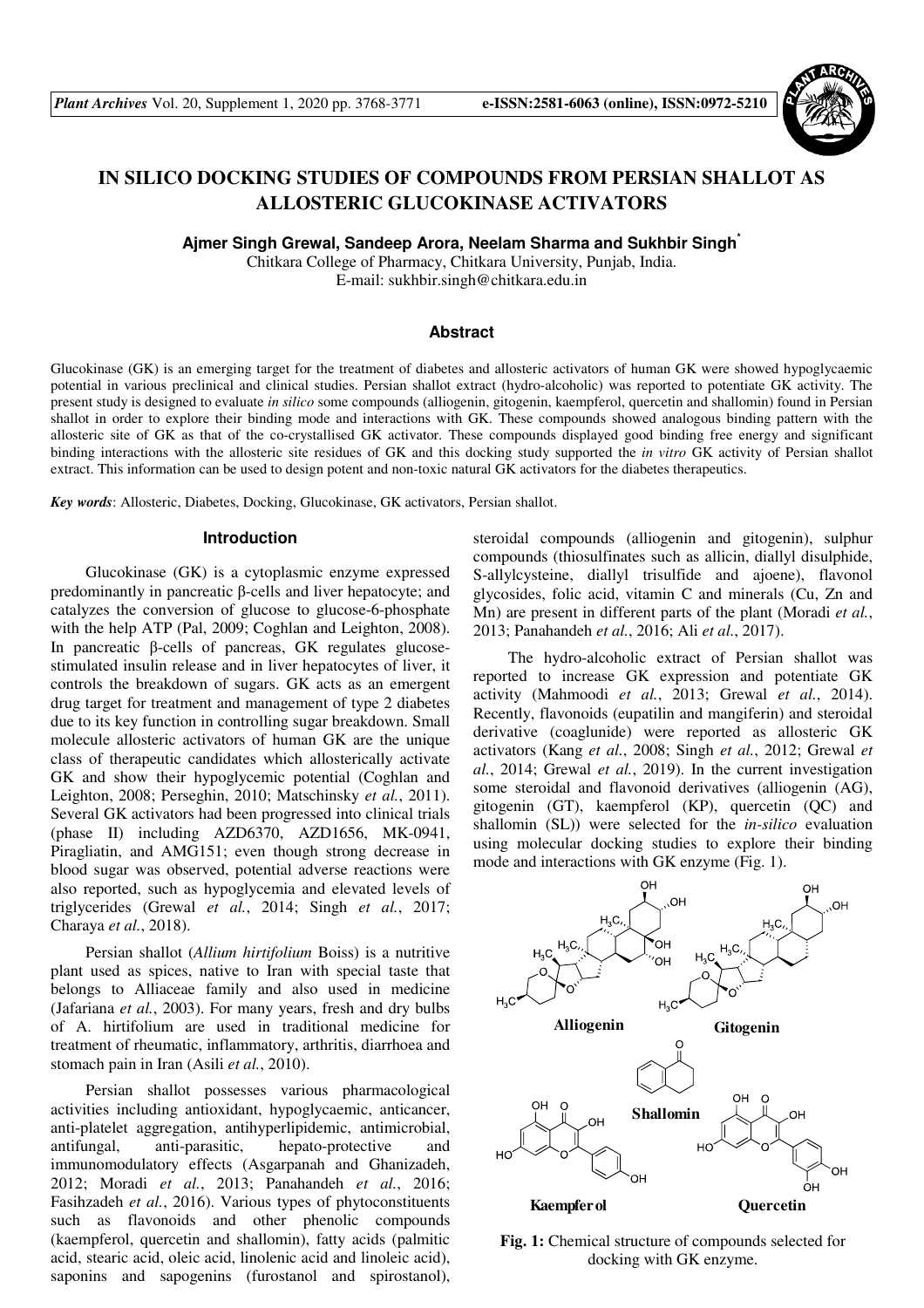# **Materials and Methods**

#### **Prediction of pharmacokinetic parameters**

All the compounds selected for molecular docking studies were analyzed for the prediction of pharmacokinetic parameters related to absorption, distribution, metabolism, and excretion (ADME) by employing FAF-Drugs4 server; and accessed for drug-likeness using Lipinski's rule (Miteva *et al.*, 2006; Lagorce *et al.*, 2017).

# **Molecular docking studies**

Molecular docking investigations were performed for the synthesized derivatives in the allosteric binding site of the GK employing AutoDock Vina (Trott and Olson, 2010) and AutoDock Tools (ADT) (Morris *et al.,* 2009).

#### **Preparation of ligand files**

The 2D chemical structures ("sdf" format) of all the ligands were prepared by MarvinSketch 18.5.0 (ChemAxon) followed by conversion to 3D ("mol2" format) by Frog2 server (Miteva *et al.*, 2010). The ligands ("mol2" format) were converted to "pdbqt" files using ADT (Morris *et al.*, 2009).

#### **Preparation of protein file**

After assessing a number of the co-crystallized structures for the target protein available in the protein data bank; the best ligand bound complex was selected based on higher resolution and key binding interactions between the GK and small molecule activators. The "pdb" file of the GK protein was edited using PyMOL (Schrödinger, LLC.) by removing the co-crystallized activator, all the water molecules along with other non-interacting species. The "pdbqt" file of GK protein was generated from "pdb" file using ADT (Rathee *et al.*, 2019).

#### **Preparation of grid box**

The "Grid" tool of ADT was used to calculate the grid parameters and all the information concerning target protein, ligand, grid size and geometry were saved in "txt" file (Charaya *et al.*, 2018; Rathee *et al.*, 2018; Rathee *et al.*, 2019).

## **Docking run**

Docking was performed using command line on Windows. The reference ligand was docked in the allosteric binding site of GK and compared with that of co-crystallized GK activator for determining accuracy of docking protocol. The 3-D optimized ligands were docked in the allosteric site of the refined GK protein and scored by scoring function. The binding free energy ( $\Delta G$ , kcal/mol) for each compound was reported in log file and the binding interactions of the ligands in allosteric site of the GK protein were analysed using PyMOL (Charaya *et al.*, 2018; Grewal et al., 2018; Grewal *et al.*, 2019a; Rathee *et al.*, 2019).

# **Results and Discussion**

## **Prediction of ADME properties**

ADME properties including molecular weight (MW), partition coefficient (log P), distribution coefficient (log D), water solubility (log  $S_w$ ), topological polar surface area (tPSA), hydrogen bond acceptors (HBA), hydrogen bond donors (HBD), solubility (mg/L) and number of rotatable bonds (NRB) were calculated for the compounds selected for docking studies. Almost all of the compounds selected for in silico studies showed good pharmacokinetic parameters for oral bioavailability (Table 1) and drug-likeness as contrived by Lipinski's rule of five.

#### *In silico* **docking studies**

In silico molecular docking studies were carried out to explore the affinity and binding interactions of the selected compounds using AutoDock Vina in the allosteric site of GK (PDB ID: 3IMX). The reference ligand of PDB 3IMX produced an analogous binding pattern and overlay on the binding mode of the co-crystallized activator with ∆G of -9.0 kcal/mol validating accuracy of docking method. Based on the lowest binding free energy (∆G) and docking interactions in the allosteric site of GK enzyme, KP and QC were further analyzed in details using PyMOL for exploring binding interactions of these molecules with allosteric site residues of GK protein (Table 2).

**Table 1:** Predicted ADME properties of the selected compounds.

| Comp.             | AG       | <b>GT</b> | <b>KT</b> | <b>QC</b> | SL       |
|-------------------|----------|-----------|-----------|-----------|----------|
| <b>MW</b>         | 464.63   | 432.64    | 286.24    | 302.24    | 146.19   |
| log P             | 3.12     | 5.52      | 1.90      | 1.54      | 2.02     |
| log D             | 1.95     | 4.26      | 1.35      | 1.01      | 2.28     |
| $log S_w$         | $-4.69$  | $-6.00$   | $-3.13$   | $-2.99$   | $-2.23$  |
| tPSA              | 99.38    | 58.92     | 110.80    | 131.03    | 17.07    |
| <b>HBA</b>        | 6        | 4         | 6         | 7         |          |
| <b>HBD</b>        | 4        | 2         | 4         | 5         | $\Omega$ |
| <b>Solubility</b> | 4284     | 1072      | 12543     | 15228     | 15731    |
| <b>NRB</b>        | $\Omega$ | 0         |           |           |          |

**Table 2:** Binding interactions and docking score (∆G) of the selected compounds with GK.

| Comp.     | H-bond<br>(Distance)                    | <b>Hydrophobic interactions</b>                            | $\Delta G$ |
|-----------|-----------------------------------------|------------------------------------------------------------|------------|
| AG        | Ser69 $(3.19 \text{ Å})$                | Trp99, Tyr215                                              | $-7.2$     |
| <b>GT</b> | Ser69 $(3.08 \text{ Å})$                | Trp99, Tyr215, Val455                                      | $-7.4$     |
| <b>KP</b> | Arg63 (2.71<br>Ser69 $(4.29 \text{ Å})$ | Val62, Trp99, Ile211,<br>Tyr214, Val455, Ala456,<br>Lvs459 | $-8.1$     |
| QC        | Arg63 (3.08 Å<br>and $4.49 \text{ Å}$ ) | Val62, Pro66, Ile159,<br>Ile211, Val455, Ala456,<br>Lys459 | $-8.4$     |
| SL.       | Ser69 (3.05 Å)                          | Trp99, Tyr215, Leu451                                      | $-6.3$     |

Super-positioning of the docked poses of KP and QC with that of the ligand of PDB ID: 3IMX (i.e., (2R)-3 cyclopentyl-N-(5-methoxy[1,3]thiazolo[5,4-b]pyridin-2-yl)- 2-{4-[(4-methylpiperazin-1-yl)sulfonyl]phenyl}pr-

opanamide)) in the allosteric site of GK protein showed that the selected molecules had the similar binding and orientation pattern in the allosteric site of GK protein as that of the co-crystallized synthetic GK activator (Fig. 2 and 3).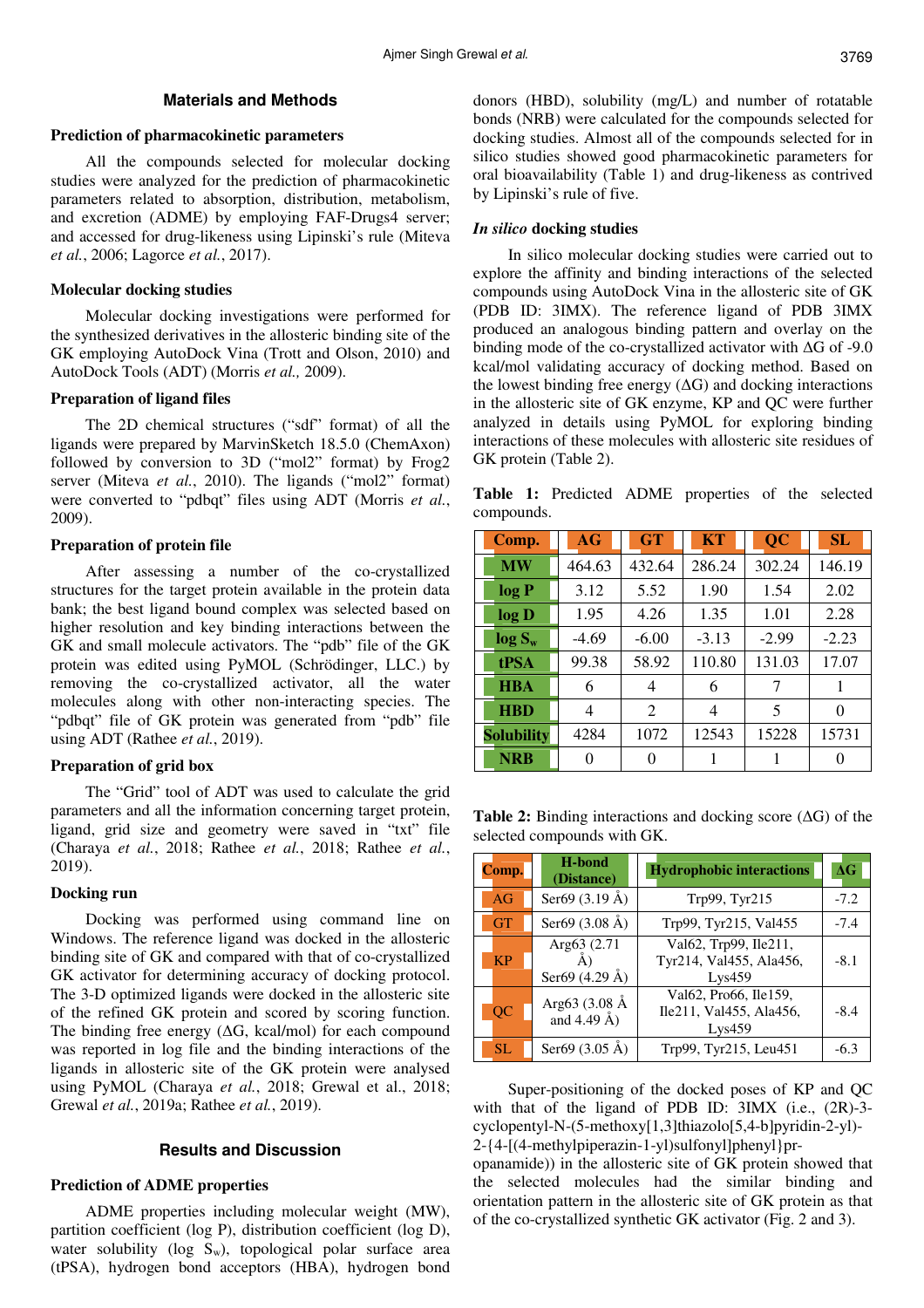

Fig. 2 : Super-positioning of the docked pose of KP (white) with that of PDB ligand 3IMX (grey) in the allosteric site of GK.



Fig. 3 : Super-positioning of the docked pose of QC (white) with that of PDB ligand 3IMX (grey) in the allosteric site of GK.

Docked pose of KP showed H-bond interactions between 'OH' of 4-hydroxyphenyl group and amide 'NH' of Arg63 residue; and 'OH' of chromene-4-one moiety and backbone 'carbonyl' of Ser69 residue on GK with bond length of 2.71 and 4.29 Å, respectively. The 4 hydroxyphenyl ring of KP projected in the hydrophobic pocket displaying interactions with Val455 and Lys459 of the R13 helix, as well as Pro66 of connecting region I and Ile211, chromene-4-one moiety packs between Tyr214 and Val455 residues of allosteric site of GK (Fig. 4).



**Fig. 4:** Best docked pose showing H-bond interactions of KP with the allosteric site residues of GK.

Docked pose of QC showed H-bond interactions between 'OH' of 3,4-dihydroxyphenyl and amide 'NH' of Arg63 residue; and 'OH' of chromene-4-one moiety and backbone 'carbonyl' of Arg63 residue on GK with bond length of 3.08 and 4.49 Å, respectively. The 3,4 dihydroxyphenyl ring of QC projected in the hydrophobic pocket displaying interactions with Val455 and Lys459 of the R13 helix, as well as Pro66 of connecting region I and Ile211, chromene-4-one moiety packs between Tyr214, Val455 and Ala456 residues of in allosteric site of GK (Fig. 5).



Fig. 5 : Best docked pose showing H-bond interactions of QC with the allosteric site residues of GK.

## **Conclusions**

In summary, five compounds found in Persian shallot were evaluated in silico using docking studies for exploring binding interactions of these compounds with allosteric site residues of GK. Amongst these compounds, KP and QC displayed strong and stable interactions with allosteric site residues of GK supporting the in vitro GK activity of Persian shallot extract. Structural modifications and further studies on these natural compounds are required to develop safe and potent allosteric GK activators for the treatment of diabetes.

# **Acknowledgements**

The authors are thankful to Chitkara College of Pharmacy, Chitkara University, Rajpura, Punjab (India) for their support and encouragement for this research work.

#### **References**

- Asgarpanah, J. and Ghanizadeh B. (2012), Pharmacologic and medicinal properties of Allium hirtifolium Boiss, African Journal of Pharmacy and Pharmacology, 6: 1809-1814.
- Ali, S.E.; Chehri, K.; Karimi N. and Karimi I. (2017). Computational approaches to the in vitro antibacterial activity of Allium hirtifolium Boiss against gentamicin-resistant Escherichia coli: focus on ribosome recycling factor, In Silico Pharmacology, 5: Article 7.
- Asili, A.; Behravan, J.; Naghavi M.R. and Asili J. (2010), Genetic diversity of Persian shallot (*Allium hirtifolium*) ecotypes based on morphological traits, allicin content